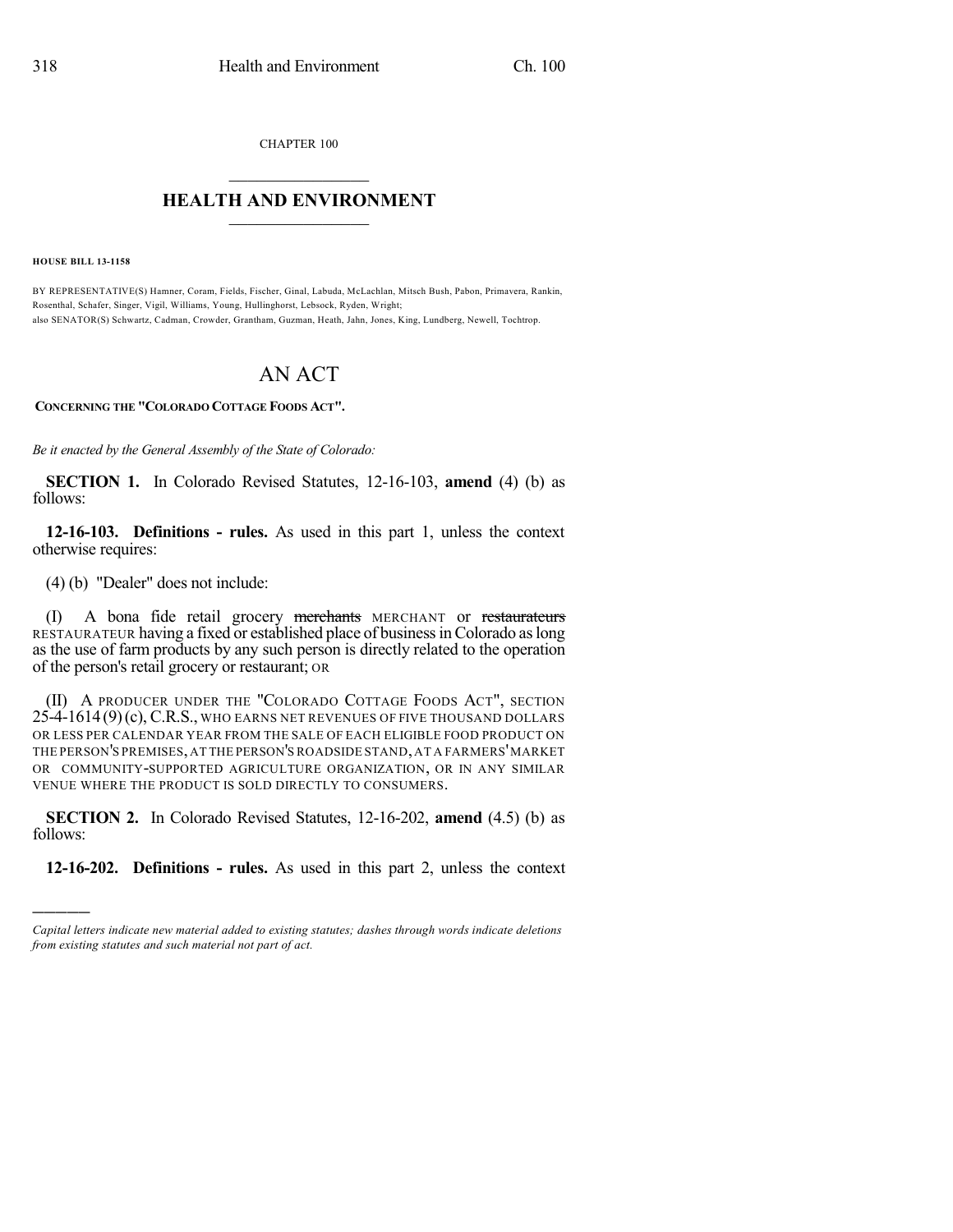otherwise requires:

(4.5) (b) "Commodity handler" does not include:

(I) A bona fide retail grocery merchants MERCHANT or restaurateurs RESTAURATEUR having a fixed or established place of businessinColorado aslong asthe use of commodities by any such person is directly related to the operation of the person's retail grocery or restaurant; OR

(II) A PRODUCER UNDER THE "COLORADO COTTAGE FOODS ACT", SECTION 25-4-1614 (9)(c), C.R.S., WHO EARNS NET REVENUES OF FIVE THOUSAND DOLLARS OR LESS PER CALENDAR YEAR FROM THE SALE OF EACH ELIGIBLE FOOD PRODUCT ON THE PERSON'S PREMISES,AT THE PERSON'S ROADSIDE STAND,AT A FARMERS'MARKET OR COMMUNITY-SUPPORTED AGRICULTURE ORGANIZATION, OR IN ANY SIMILAR VENUE WHERE THE PRODUCT IS SOLD DIRECTLY TO CONSUMERS.

**SECTION 3.** In Colorado Revised Statutes, 25-4-1614, **amend** (2) (b), (2) (c), and  $(3)$  (a) (II) as follows:

**25-4-1614. Home kitchens - exemption - food inspection - short title definitions.** (2) (b) (I) A producer is permitted under this section to sell only a limited range of foods that HAVE BEEN PRODUCED, PROCESSED, OR PACKAGED THAT are nonpotentially hazardous and that do not require refrigeration. These foods are limited to spices, teas, dehydrated produce, nuts, seeds, honey, jams, jellies, preserves, fruit butter, and baked goods, including candies.

(II) A PERSON MAY SELL WHOLE EGGS UNDER THIS SECTION; EXCEPT THAT A PERSON MAY NOT SELL MORE THAN TWO HUNDRED FIFTY DOZEN WHOLE EGGS PER MONTH UNDER THIS SECTION. A PERSON SELLING WHOLE EGGS MUST MEET THE REQUIREMENTS OF SECTION 35-21-105, C.R.S.

(c) A producer must be certified in safe food handling and processing by a third-party certifying entity, comparable to and including the United States department of agriculture or TAKE A FOOD SAFETY COURSE THAT INCLUDES BASIC FOOD HANDLING TRAINING AND IS COMPARABLE TO, OR IS A COURSE GIVEN BY, the Colorado state university cooperative extension service OR A STATE, COUNTY, OR DISTRICT PUBLIC HEALTH AGENCY, and must maintain a status of good standing in accordance with the eertifying entity's practices and procedures COURSE REQUIREMENTS, including attending any ADDITIONAL classes required for certification IF NECESSARY.

(3) (a) A food product sold under this section must have an affixed label that includes at least:

(II) The producer's name, the address at which the food was prepared, and the producer's current telephone number and OR electronic mail address;

**SECTION 4.** In Colorado Revised Statutes, 35-21-105, **amend** (2)(b) as follows:

**35-21-105. Exemption.** (2) A person transporting eggs for sale at a farmers' market or similar venue under subsection (1) of this section shall: